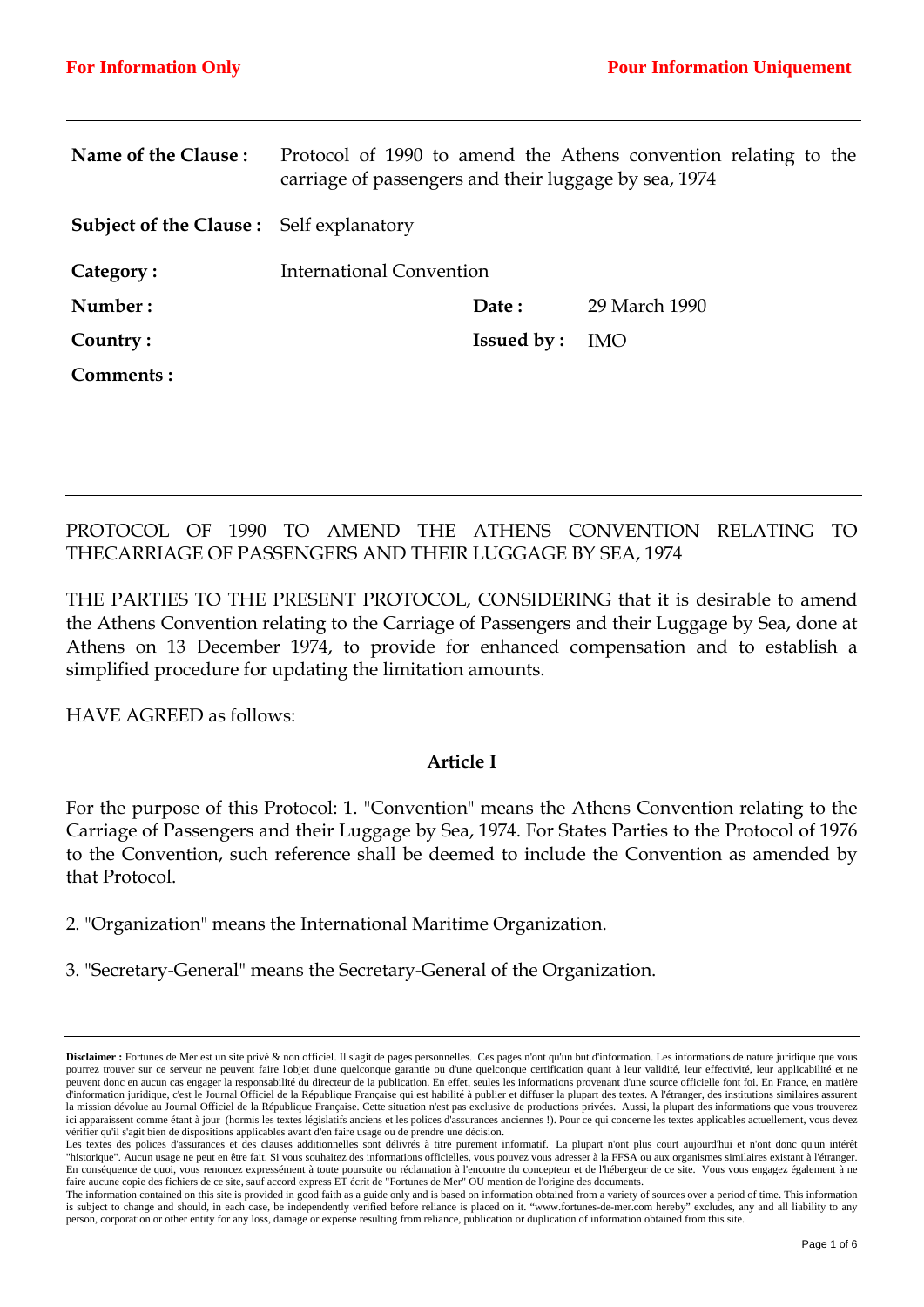## **Article II**

(1) Article 1, paragraph 10 of the Convention is replaced by the following text: 10 "Organization" means the International Maritime Organization.

(2) Article 7, paragraph 1 of the Convention is replaced by the following text: 1 The liability of the carrier for the death of or personal injury to a passenger shall in no case exceed 175,000 units of account per carriage. Where, in accordance with the law of the court seized of the case, damages are awarded in the form of periodical income payments, the equivalent capital value of those payments shall not exceed the said limit.

(3) Article 8 of the Convention is replaced by the following text: 1. The liability of the carrier for the loss of or damage to cabin luggage shall in no case exceed 1,800 units of account per passenger, per carriage.

2. The liability of the carrier for the loss of or damage to vehicles including all luggage carried in or on the vehicle shall in no case exceed 10,000 units of account per vehicle, per carriage.

3. The liability of the carrier for the loss of or damage to luggage other than that mentioned in paragraphs 1 and 2 of this Article shall in no case exceed 2,700 units of account per passenger, per carriage.

4. The carrier and the passenger may agree that the liability of the carrier shall be subject to a deductible not exceeding 300 units of account in the case of damage to a vehicle and not exceeding 135 units of account per passenger in the case of loss of or damage to other luggage, such sum to be deducted from the loss or damage.

(4) Article 9 of the Convention and its title are replaced by the following: Unit of account and conversion 1. The unit of account mentioned in this Convention is the Special Drawing Right as defined by the International Monetary Fund. The amounts mentioned in Article 7, paragraph 1, and Article 8 shall be converted into the national currency of the State of the court seized of the case on the basis of the value of that currency by reference to the Special Drawing Right on the date of the judgment or the date agreed upon by the parties.

The value of the national currency, in terms of the Special Drawing Right, of a State Party which is a member of the International Monetary Fund, shall be calculated in accordance with the method of valuation applied by the International Monetary Fund in effect on the date in question for its operations and transactions. The value of the national currency, in terms of the Special Drawing Right, of a State Party which is not a member of the International Monetary Fund, shall be calculated in a manner determined by that State Party.

2. Nevertheless, a State which is not a member of the International Monetary Fund and whose law does not permit the application of the provisions of paragraph 1 of this Article may, at the time of ratification, acceptance, approval of or accession to this Convention or at any time thereafter, declare that the unit of account referred to in paragraph 1 shall be equal to 15 gold francs. The gold franc referred to in this paragraph corresponds to sixty five and a half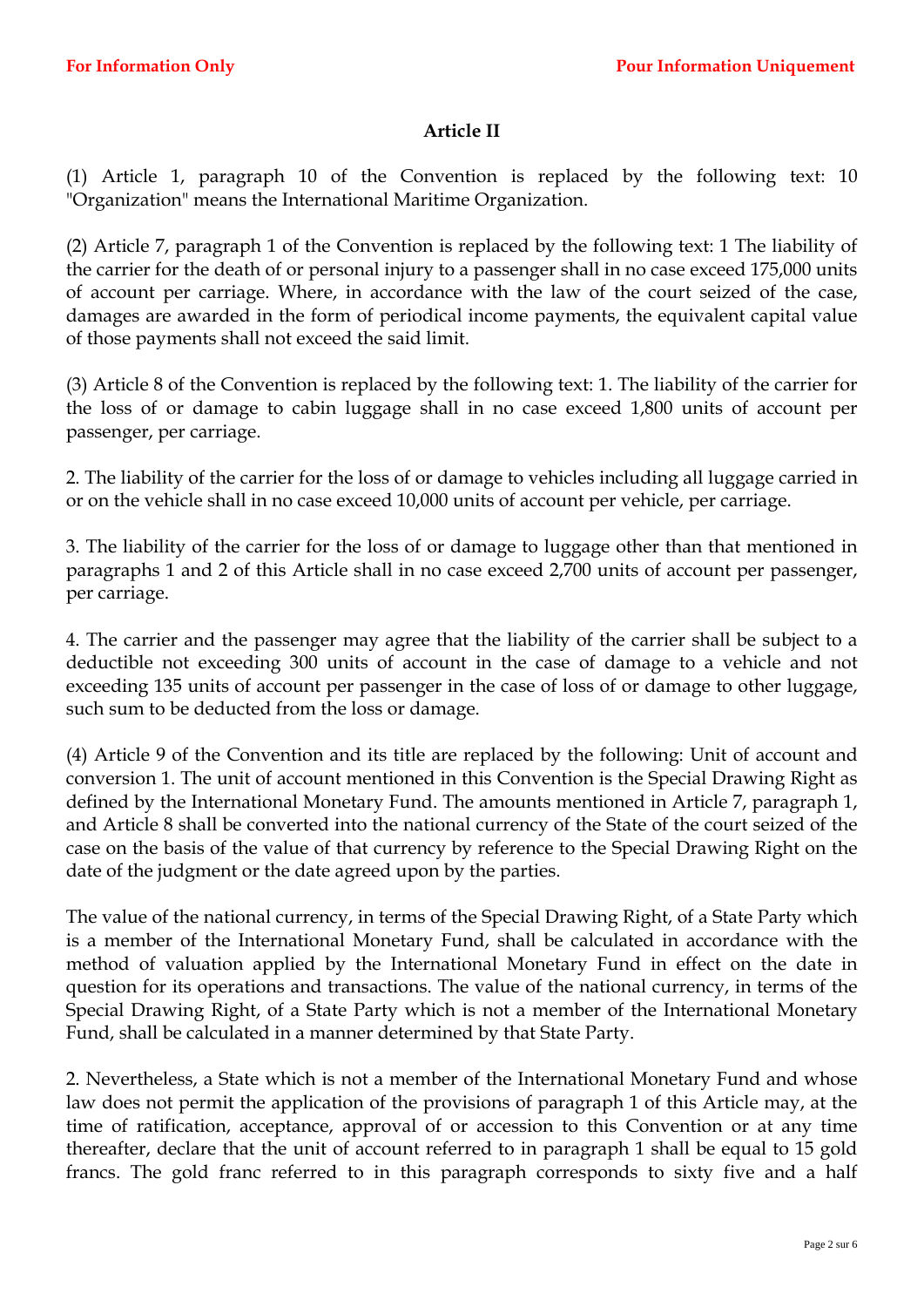milligrams of gold of millesimal fineness nine hundred. The conversion of the gold franc into the national currency shall be made according to the law of the State concerned.

3. The calculation mentioned in the last sentence of paragraph 1, and the conversion mentioned in paragraph 2 shall be made in such a manner as to express in the national currency of the States Parties, as far as possible, the same real value for the amounts in Article 7, paragraph 1, and Article 8 as would result from the application of the first three sentences of paragraph 1. States shall communicate to the Secretary-General the manner of calculation pursuant to paragraph 1, or the result of the conversion in paragraph 2, as the case may be, when depositing an instrument of ratification, acceptance, approval of or accession to this Convention and whenever there is a change in either.

## **Article III**

1. The Convention and this Protocol shall, as between the Parties to this Protocol, be read and interpreted together as one single instrument.

2. A State which is a Party to this Protocol but not a Party to the Convention shall be bound by the provisions of the Convention as amended by this Protocol in relation to other States Parties hereto, but shall not be bound by the provisions of the Convention in relation to States Parties only to the Convention.

3. Nothing in this Protocol shall affect the obligations of a State which is a Party both to the Convention and to this Protocol with respect to a State which is a Party to the Convention but not a Party to this Protocol.

## **FINAL CLAUSES**

#### **Article IV**

## **Signature, ratification, acceptance, approval and accession.**

1. This Protocol shall be open for signature at the Headquarters of the Organization from 1 June 1990 to 31 May 1991 by all States.

2. Any state may express its consent to be bound by this Protocol by: (a) signature without reservation as to ratification, acceptance or approval; (b) signature subject to ratification, acceptance or approval followed by ratification, acceptance or approval; or (c) accession.

3. Ratification, acceptance, approval or accession shall be effected by the deposit of an instrument to that effect with the Secretary-General.

4. Any instrument of ratification, acceptance, approval or accession deposited after the entry into force of an amendment to the Convention as amended by this Protocol shall be deemed to apply to the Convention so amended, as modified by such amendment.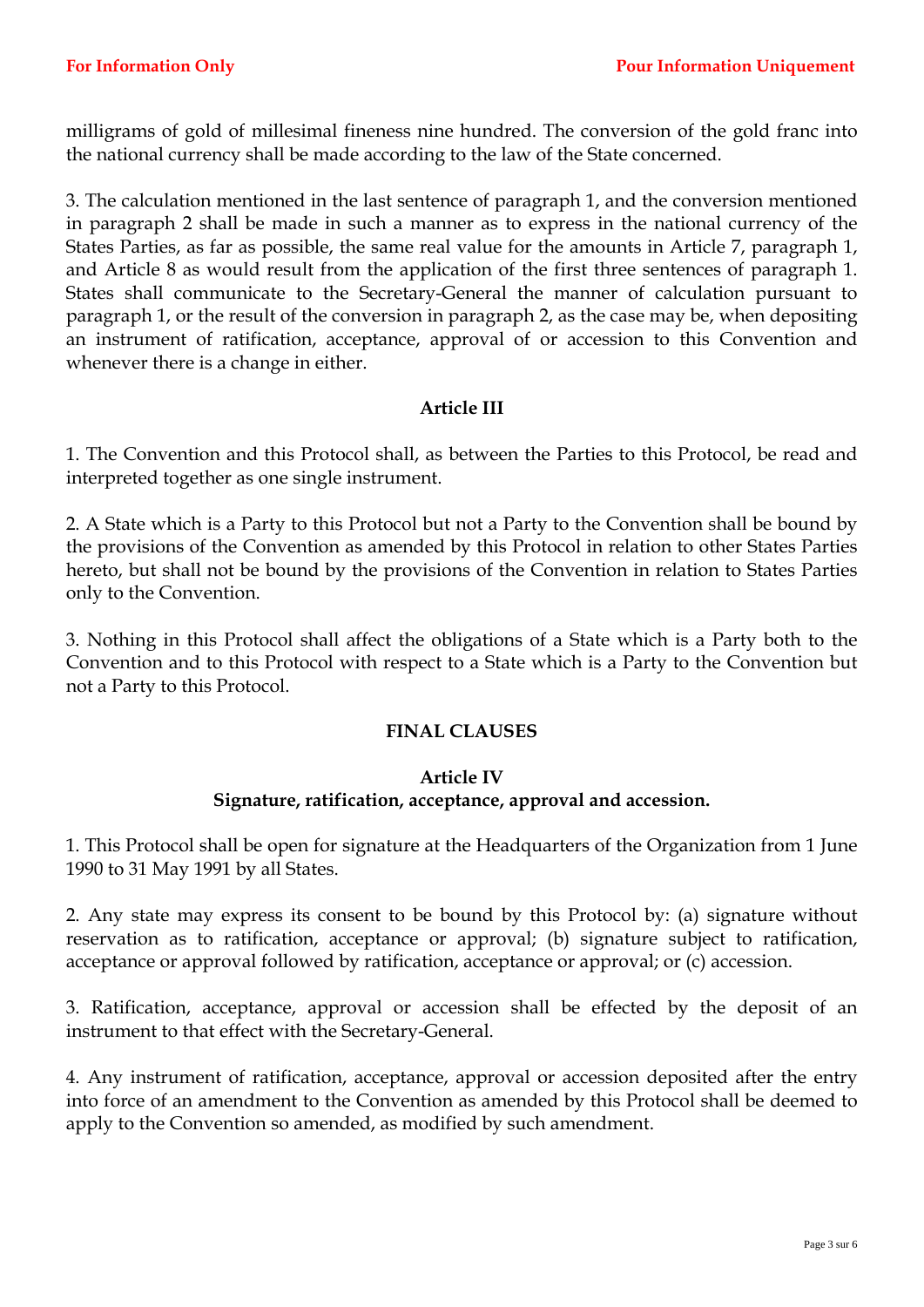# **Article V**

#### **Entry into force**

1. This Protocol shall enter into force 90 days following the date on which 10 States have expressed their consent to be bound by it.

2. For any State which expresses its consent to be bound by this Protocol after the conditions in paragraph 1 for entry into force have been met, this Protocol shall enter into force 90 days following the date of expression of such consent.

## **Article VI Denunciation**

1. This Protocol may be denounced by any State Party at any time after the date on which it enters into force for that State Party.

2. Denunciation shall be effected by the deposit of an instrument of denunciation with the Secretary-General.

3. A denunciation shall take effect 12 months, or such longer period as may be specified in the instrument of denunciation, after its deposit with the Secretary-General.

4. As between the States Parties to this Protocol, denunciation by any of them of the Convention in accordance with Article 25 thereof shall not be construed in any way as a denunciation of the Convention as amended by this Protocol.

### **Article VII Revision and amendment**

1. A conference for the purpose of revising or amending this Protocol may be convened by the Organization.

2. The Organization shall convene a conference of Contracting States to this Protocol for revising or amending it at the request of not less than one third of the Contracting States.

## **Article VIII**

#### **Amendment of limits**

1. Upon the request of at least one half, but in no case less than six, of the States Parties to this Protocol, any proposal to amend the limits, including the deductibles, specified in Article 7, paragraph 1, and Article 8 of the Convention as amended by this Protocol shall be circulated by the Secretary-General to all Members of the Organization and to all Contracting States.

2. Any amendment proposed and circulated as above shall be submitted to the Legal Committee of the Organization (hereinafter referred to as "the Legal Committee") for consideration at a date at least six months after the date of its circulation.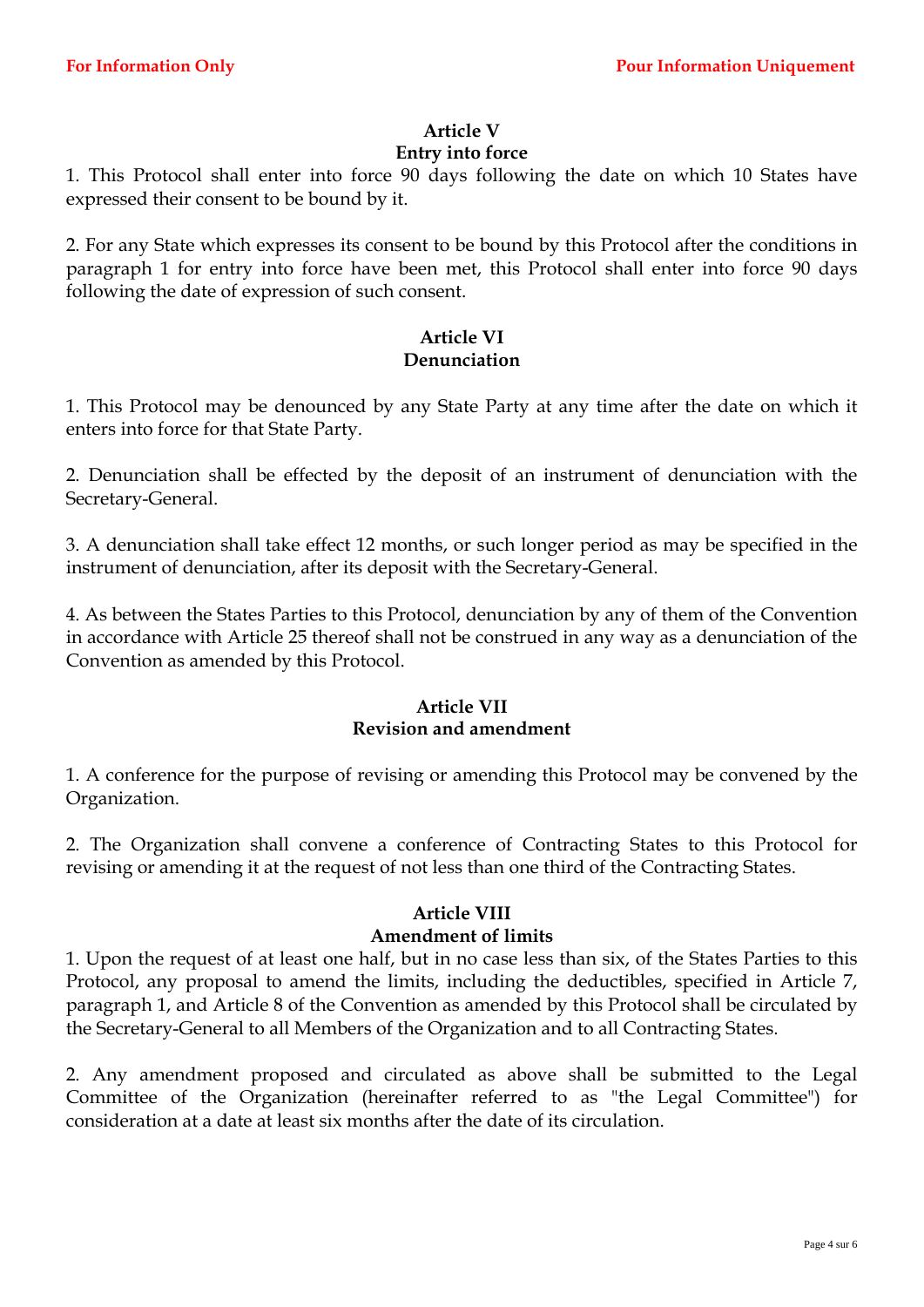3. All Contracting States to the Convention as amended by this Protocol, whether or not Members of the Organization, shall be entitled to participate in the proceedings of the Legal Committee for the consideration and adoption of amendments.

4. Amendments shall be adopted by a two-thirds majority of the Contracting States to the Convention as amended by this Protocol present and voting in the Legal Committee expanded as provided for in paragraph 3, on condition that at least one half of the Contracting States to the Convention as amended by this Protocol shall be present at the time of voting.

5. When acting on a proposal to amend the limits, the Legal Committee shall take into account the experience of incidents and, in particular, the amount of damage resulting therefrom, changes in the monetary values and the effect of the proposed amendment on the cost of insurance.

6. (a) No amendment of the limits under this Article may be considered less than five years from the date on which this Protocol was opened for signature nor less than five years from the date of entry into force of a previous amendment under this Article.

(b) No limit may be increased so as to exceed an amount which corresponds to the limit laid down in the Convention as amended by this Protocol increased by six per cent per year calculated on a compound basis from the date on which this Protocol was opened for signature.

(c) No limit may be increased so as to exceed an amount which corresponds to the limit laid down in the Convention as amended by this Protocol multiplied by three.

7. Any amendment adopted in accordance with paragraph 4 shall be notified by the Organization to all Contracting States. The amendment shall be deemed to have been accepted at the end of a period of eighteen months after the date of notification, unless within that period not less than one fourth of the States that were Contracting States at the time of the adoption of the amendment have communicated to the Secretary-General that they do not accept the amendment, in which case the amendment is rejected and shall have no effect.

8. An amendment deemed to have been accepted in accordance with paragraph 7 shall enter into force eighteen months after its acceptance.

9. All Contracting States shall be bound by the amendment, unless they denounce this Protocol in accordance with paragraphs 1 and 2 of Article VI at least six months before the amendment enters into force. Such denunciation shall take effect when the amendment enters into force.

10. When an amendment has been adopted but the eighteen-month period for its acceptance has not yet expired, a State which becomes a Contracting State during that period shall be bound by the amendment if it enters into force. A State which becomes a Contracting State after that period shall be bound by an amendment which has been accepted in accordance with paragraph 7. In the cases referred to in this paragraph, a State becomes bound by an amendment when that amendment enters into force, or when this Protocol enters into force for that State, if later.